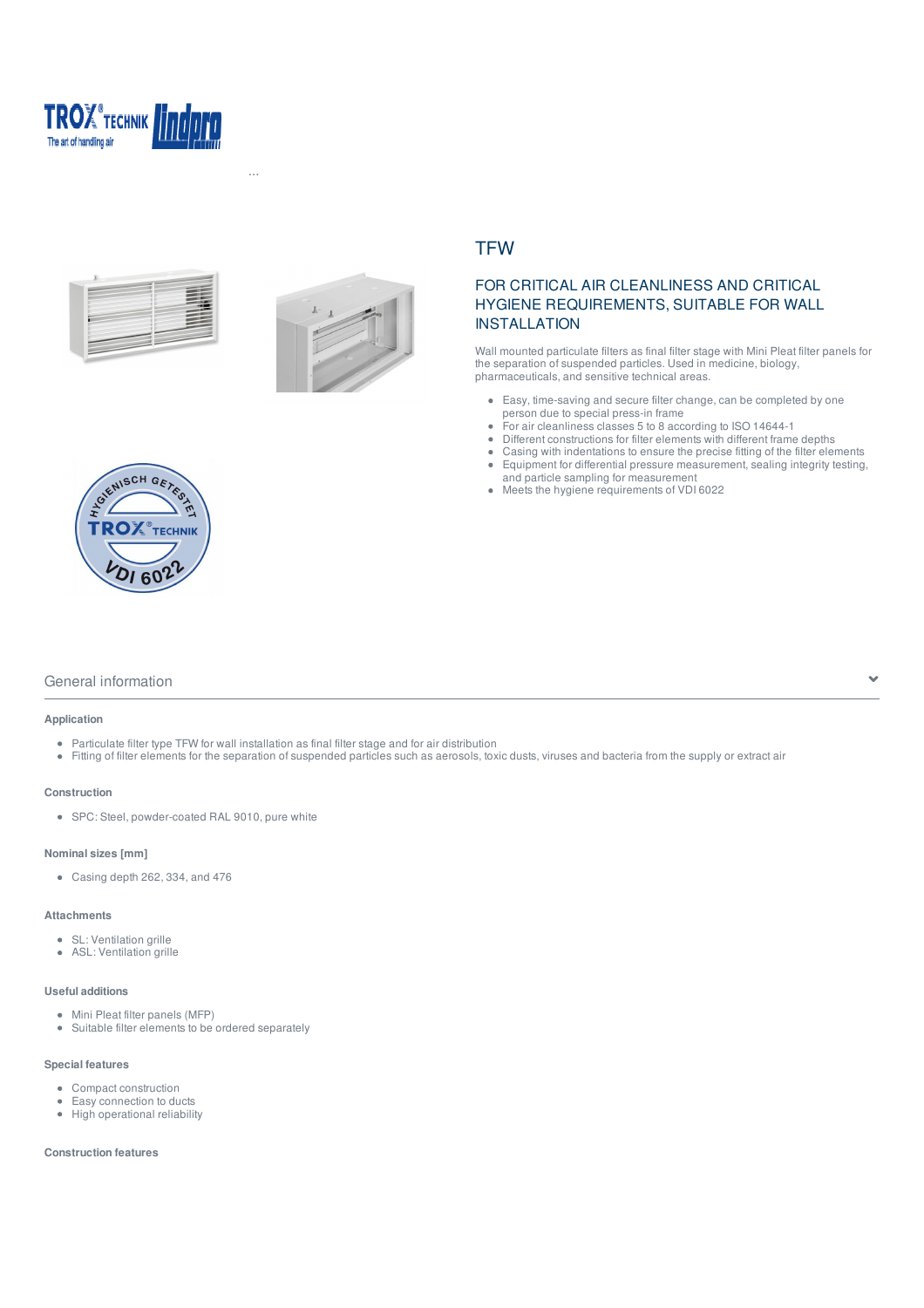- Clamping mechanism with 2 fixing points for filter elements
- Sealing integrity test facility for checking the filter function
- Pressure measurement points to monitor the differential operating pressure
- Casing with adapter frame facilitates connection to ducts

#### **Materials and surfaces**

- Casing made of sheet steel, powder-coated RAL 9010, pure white
- Ventilation grille SL made of sheet steel, powder-coated RAL 9010, pure white
- $\ddot{\phantom{a}}$ Ventilation grille ASL made of anodised aluminium sections

#### **Commissioning**

- The filter element is pressed into place using 2 easy-tohandle clamps
- Fastening of the various diffuser faces by concealed screw fixings (by others)

#### **Standards and guidelines**

Hygiene meets the requirements of VDI 6022, VDI 3803, DIN 1946 Part 4, ÖNORM H 6021 and ÖNORM H 6020, SWKI VA 104-01 and SWKI 99-3, and EN 13779

#### **Maintenance**

Grilles with hidden screw fixing facilitate removal for filter change and decontamination

# TEKNISK INFORMATION

## Specification text, Order code  $\bullet$

Particulate filter air terminal device type TFW for wall installation as final filter stage and for air distribution. Fitting of filter elements for the separation of suspended particles such as aerosols, toxic dusts, viruses and bacteria from the supply or extract air. Casing with clamping mechanism with 2 fixing points for filter elements. As standard, the casings are equipped with a sealing integrity test facility and pressure measurement points for monitoring the operating differential pressure. For the fitting of Mini Pleat filter panels using a flat section seal. Ventilation grille type SL made of sheet steel, powder-coated RAL 9010, pure white, or type ASL made of aluminium. Leakage test for each casing.

#### **Special characteristics**

- Compact construction
- $\bullet$ Easy connection to ducts • High operational reliability
- 

#### **Materials and surfaces**

- Casing made of sheet steel, powder-coated RAL 9010, pure white
- $\bullet$ Ventilation grille SL made of sheet steel, powder-coated RAL 9010, pure white
- $\bullet$ Ventilation grille ASL made of anodised aluminium sections

#### **Construction**

SPC: Steel, powder-coated RAL 9010, pure white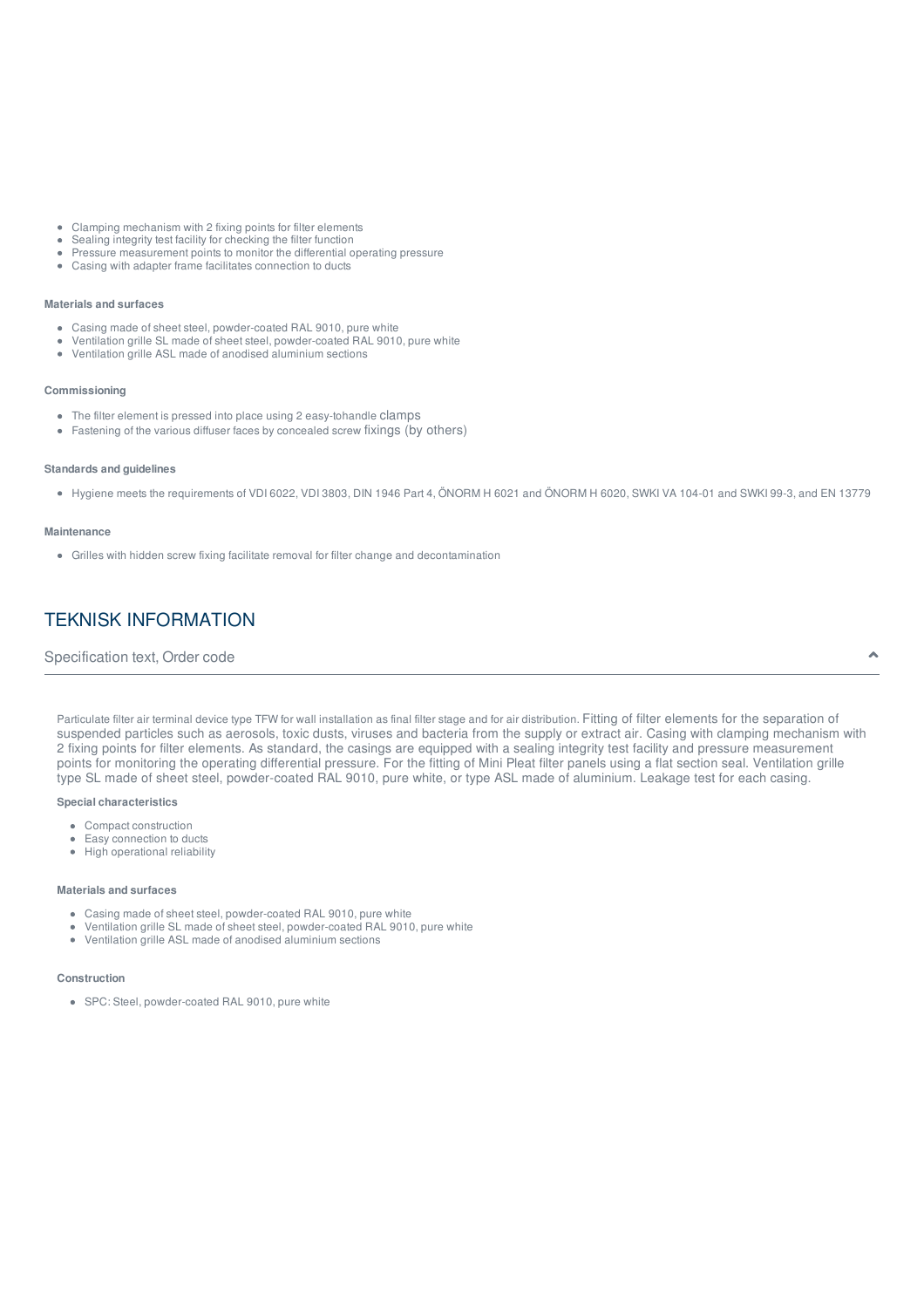

# TFW - SPC - ASL / 662 × 325 × 476<br>  $\begin{array}{ccccc} 1 & 1 & 1 & 1 & 1 \\ 1 & 2 & 3 & 4 & 5 \end{array}$ 1 Type<br>TFW Wall mounted particulate filter 4 Nominal size [mm] 2 Casing material<br>SPC steel, powder-coated RAL 9010, pure white ASL<br>662 × 325 SL<br>680 × 325 3 Air terminal device<br>No entry required: None<br>ASL<br>SL 5 Casing depth [mm]

Hemsida > Produkter > Lindpro ... > Particulate filter air terminal devices > Wall mounted particulate filter > TFW

| TFW-SPC-ASL/662×325×476 |                                            |
|-------------------------|--------------------------------------------|
| <b>Material</b>         | Steel, powder-coated, RAL 9010, pure white |
| Air terminal device     | <b>ASL</b>                                 |
| Nominal size            | $662 \times 325$ mm                        |
| Casing depth            | 476 mm                                     |

# $D$ imensions  $\bullet$

## **Dimensions [mm] and weight [kg]**

**Wall mounted particulate filter with ventilation grille ASL**

|         |   | 2                                  | (5) | $\circledast$ |
|---------|---|------------------------------------|-----|---------------|
| L       | н | $B \times H \times T$              | G   | kg            |
| 662 325 |   | $305 \times 610 \times 78$ 262 10  |     |               |
|         |   | $305 \times 610 \times 150$ 334 11 |     |               |
|         |   | 662 325 305 × 610 × 292 476 12     |     |               |

① Nominal size of ventilation grille ② Filter size ③ Casing depth ④ Weight

## **Dimensions [mm] and weight [kg]**

**Wall mounted particulate filter with ventilation grille SL**

| a       |   | $\circledR$                        | (5) | $\left( 4\right)$ |
|---------|---|------------------------------------|-----|-------------------|
|         | н | $B \times H \times T$              | G   | kg                |
| 680 325 |   | $305 \times 610 \times 78$ 262 10  |     |                   |
|         |   | $305 \times 610 \times 150$ 334 11 |     |                   |
|         |   | 680 325 305 × 610 × 292 476 12     |     |                   |

① Nominal size of ventilation grille ② Filter size ③ Casing depth ④ Weight

## Dimensional drawing of TFW